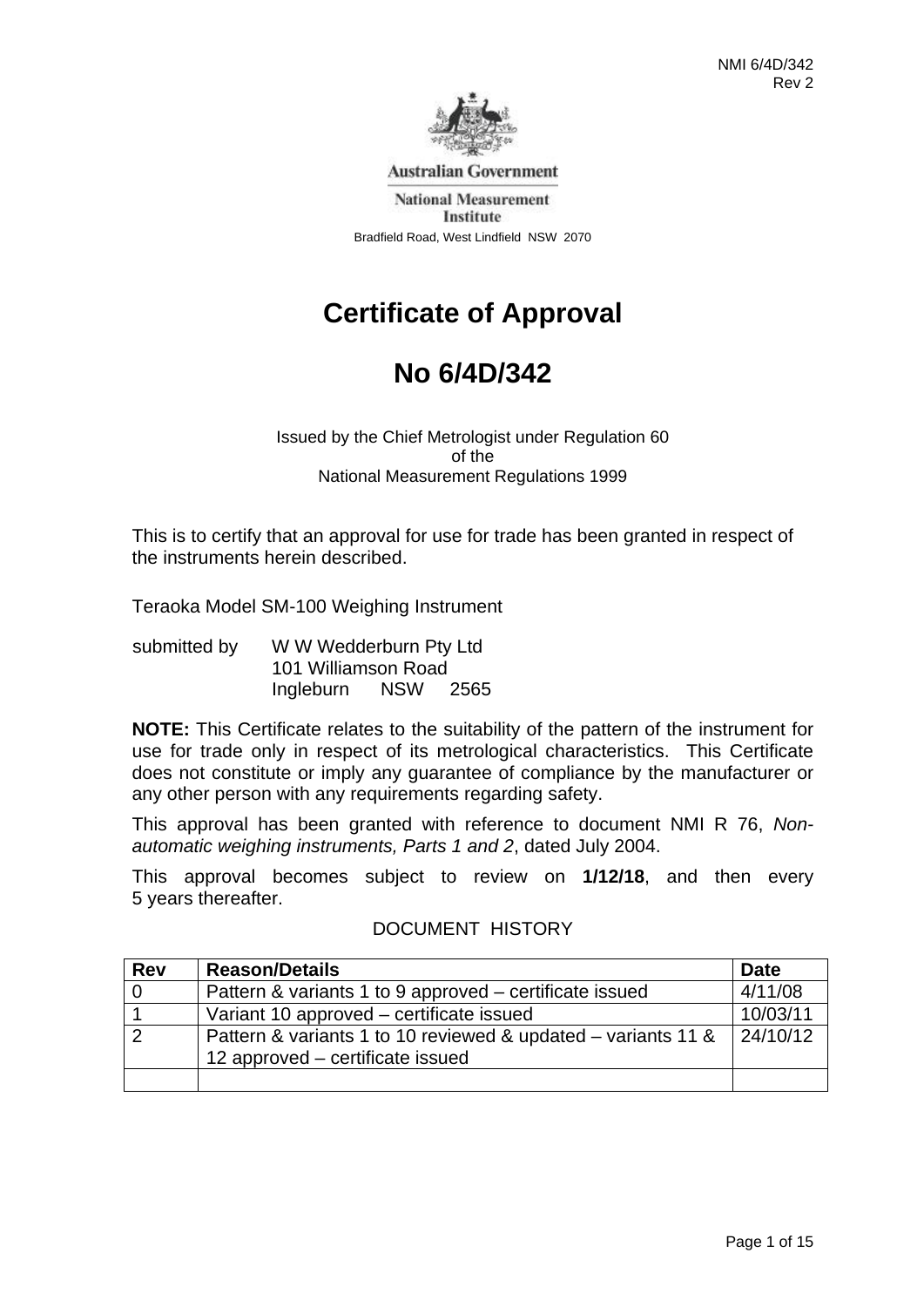# CONDITIONS OF APPROVAL

### **General**

Instruments purporting to comply with this approval shall be marked with pattern approval number 'NMI 6/4D/342' and only by persons authorised by the submittor.

It is the submittor's responsibility to ensure that all instruments marked with this approval number are constructed as described in the documentation lodged with the National Measurement Institute (NMI) and with the relevant Certificate of Approval and Technical Schedule. Failure to comply with this Condition may attract penalties under Section 19B of the National Measurement Act and may result in cancellation or withdrawal of the approval, in accordance with document NMI P 106.

Auxiliary devices used with this instrument shall comply with the requirements of General Supplementary Certificates No S1/0/A or No S1/0B.

Signed by a person authorised by the Chief Metrologist to exercise his powers under Regulation 60 of the *National Measurement Regulations 1999*.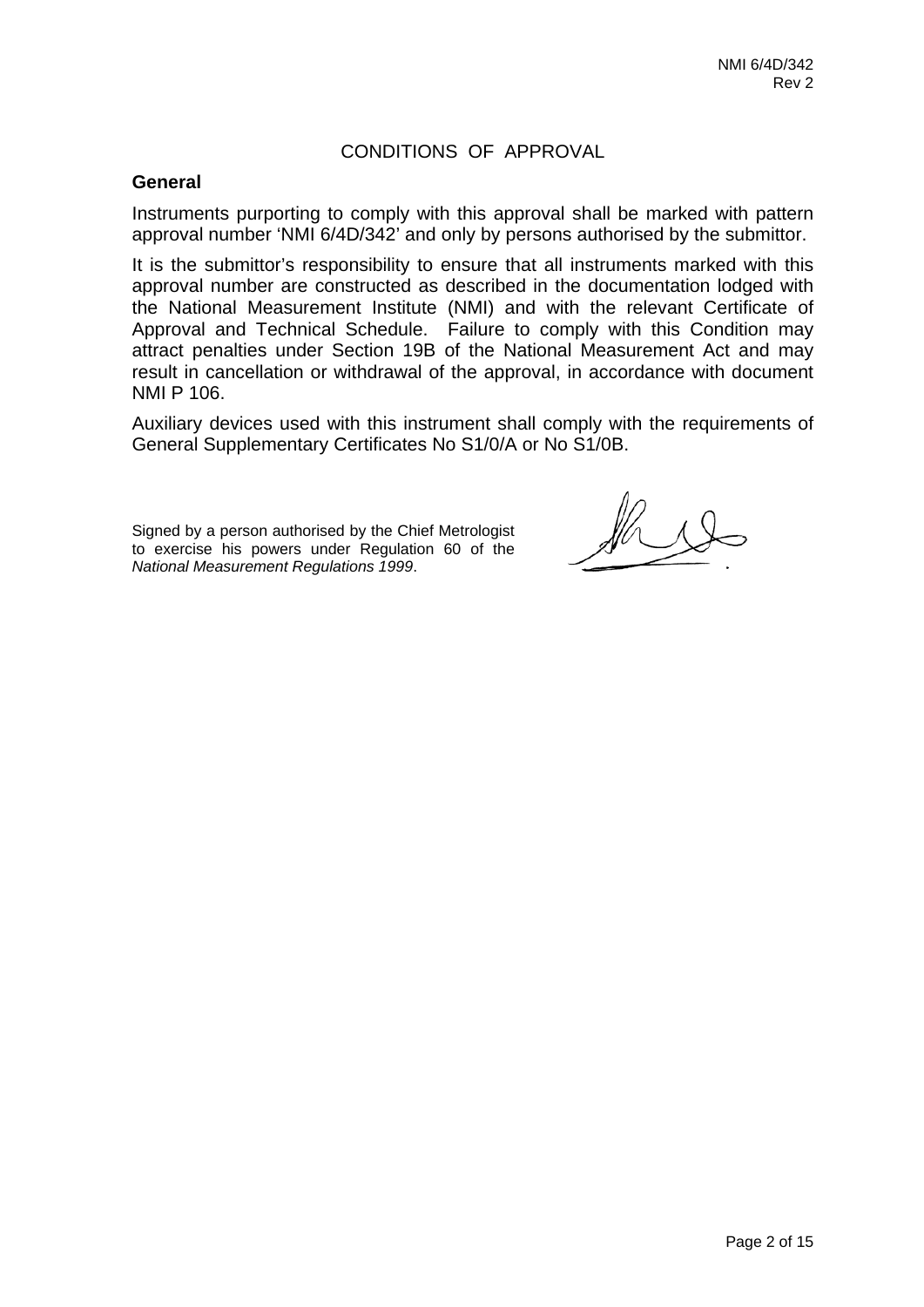# TECHNICAL SCHEDULE No 6/4D/342

#### **1. Description of Pattern approved on 4/11/08**

A Teraoka model SM-100 ( $*$ ) class  $I\!\!\!\!\!\!I\!\!\!\!\!I\!\!\!\!\!I\!\!\!\!\!I\!\!\!\!\!I\!\!\!\!\!I\!\!\!\!\!I\!\!\!\!\!I\!\!\!\!\!I\!\!\!\!\!I\!\!\!\!\!I\!\!\!\!I\!\!\!\!I\!\!\!\!I\!\!\!\!I\!\!\!\!I\!\!\!\!I\!\!\!\!I\!\!\!\!I\!\!\!\!I\!\!\!\!I\!\!\!\!I\!\!\!\!I\!\!\!\!I\!\!\!\!I\!\!\!\!I\!\!\!\!I\!\!\!\!I\!\!\!\$ price-computing weighing instrument (Figure 1) with a verification scale interval  $e_1$ of 0.002 kg for up to 6 kg and with a verification scale interval  $e_2$  of 0.005 kg from 6 kg to 15 kg.

(\*) The full model number may have a suffix of up to three alpha characters, and a '+' sign, e.g. the pattern may be known as a model SM-100 PCS+ and variant 4 ('elevated' style) may be known as a model SM-100 EV.

Instruments are fitted with a double-sided column-mounted dot matrix type display. A liquid crystal type display or alternatively a vacuum fluorescent type display may be used. For each side, the display consists of one line for presentation of tare, weight, unit price and price information, and additional following line (or lines) capable of displaying alphanumeric information relating to product look up (PLU) items.

Instruments are fitted with an integral printer, for printing of labels or tickets and also may be provided with a PLU keyboard of various sizes.

Instruments have unit price to \$9999.99/kg, price to \$99999.99, and a product look up (PLU) facility.

Instruments may be fitted with output sockets (output interfacing capability) for the connection of auxiliary and/or peripheral devices.

The instrument operates from mains AC power (240 V AC, 50 Hz).

#### **1.1 Zero**

Zero is automatically corrected to within +0.25*e1* whenever power is applied and whenever the instrument comes to rest within 0.5 $e_1$  of zero.

The initial zero-setting device has a nominal range of not more than 20% of the maximum capacity of the instrument.

The instrument has a semi-automatic zero-setting device with a nominal range of not more than 4% of the maximum capacity of the instrument.

#### **1.2 Tare**

A semi-automatic subtractive tare device and/or non-automatic keyboard-entered pre-set subtractive tare device, each of up to 5.998 kg maximum capacity, may be fitted.

A separate display for tare values is provided.

Pre-set tare values may be associated with product look up (PLU) items.

#### **1.3 Levelling**

The instrument is provided with adjustable feet and adjacent to the level indicator is a notice advising that the instrument must be level when in use.

#### **1.4 Display Check**

A display check is initiated whenever power is applied.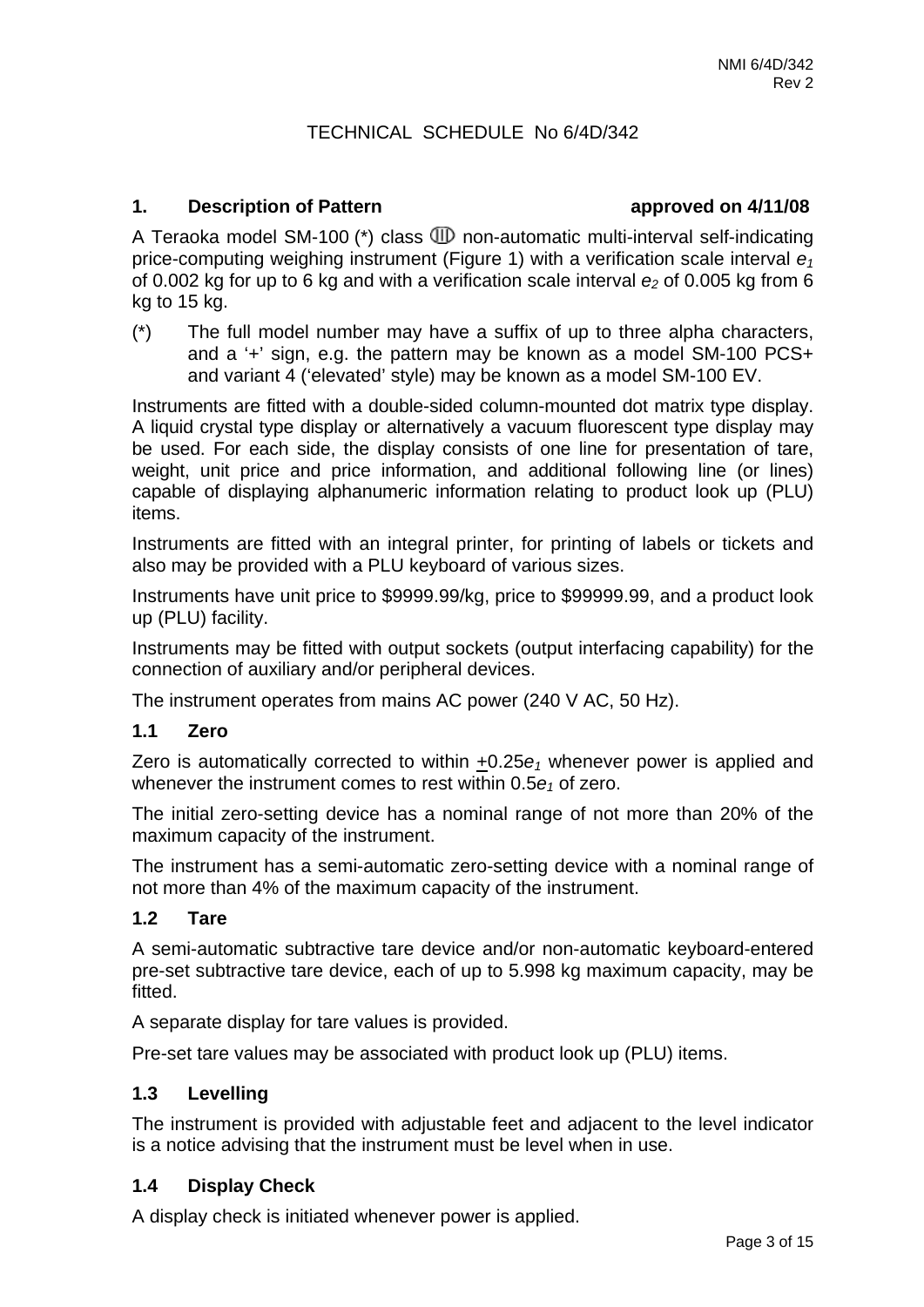# **1.5 Verification Provision**

Provision is made for the application of a verification mark.

# **1.6 Sealing Provision**

Provision is made for the calibration adjustments to be sealed by means of lead and wire seal or similar and sealing screws, or destructible labels, to restrict access within the instrument housing. Sealing arrangements are shown in Figure 2.

# **1.7 Descriptive Markings**

Instruments are marked with the following data, together in one location, in the form shown at right:

| Manufacturer's mark, or name written in full | Teraoka           |
|----------------------------------------------|-------------------|
| Name or mark of manufacturer's agent         | <b>WEDDERBURN</b> |
| Indication of accuracy class                 |                   |
| Pattern approval mark for the instrument     | NMI 6/4D/342      |
| Maximum capacity                             | Max / g or kg #   |
| Minimum capacity                             | $Min$ g or kg #   |
| Verification scale interval                  | $e =$ / g or kg # |
| Maximum subtractive tare                     | $T = -$ g or kg   |
| Serial number of the instrument              |                   |

# These markings are also shown near the display of the result if they are not already located there.

# **2.** Description of Variant 1 **a** approved on 4/11/08

The pattern or variants as multi-interval instruments of certain capacities as listed below:

- (i) A multi-interval instrument with a verification scale interval of 0.001 kg up to 3 kg and with a verification scale interval of 0.002 kg from 3 kg up to 6 kg, and with a maximum semi-automatic and pre-set tare capacity of 2.999 kg; and
- (ii) A multi-interval instrument with a verification scale interval of 0.005 kg up to 15 kg and with a verification scale interval of 0.01 kg from 15 kg up to 30 kg, and with a maximum semi-automatic and pre-set tare capacity of 9.995 kg.

# **3. Description of Variant 2 approved on 4/11/08**

The pattern or variants as single interval instruments of certain capacities as listed in Table 1 below:

A semi-automatic subtractive tare device and/or a keyboard-entered pre-set subtractive tare device, each of up to the maximum tare capacity shown in Table 1, may be fitted.

TABLE 1

| Max    | 3 kg     | 6 kg     | $15$ kg  | 30 kg    |
|--------|----------|----------|----------|----------|
| е      | 1 a      | 2 g      | 5 g      | 10q      |
| $\tau$ | 1.499 kg | 2.998 kg | 7.495 kg | 9.990 kg |

*Max* = maximum capacity of the instrument

*e* = verification scale interval

*T* = maximum tare capacity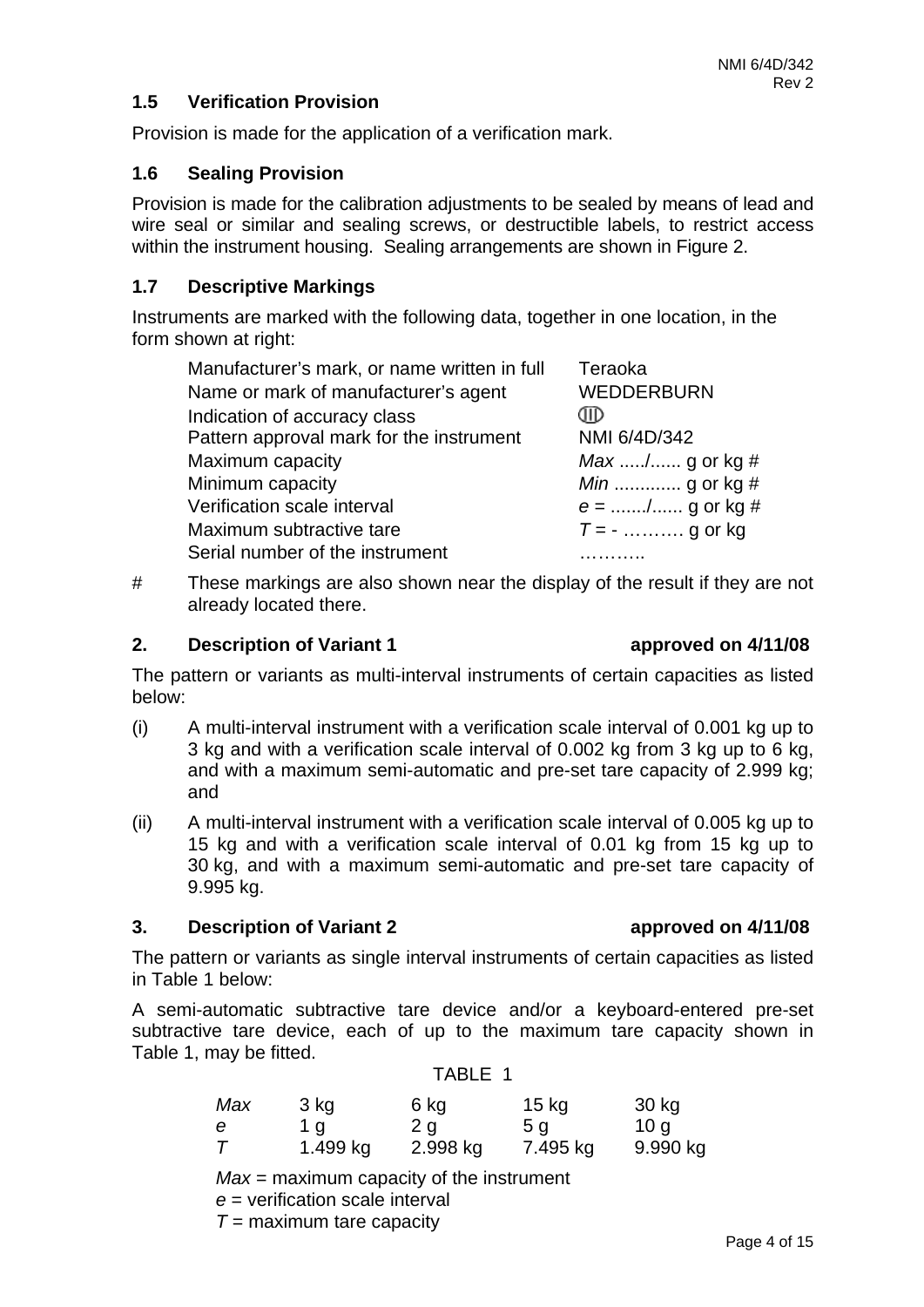# **4. Description of Variant 3 approved on 4/11/08**

The pattern or variants as 'bench' style instruments which are similar to the pattern but in which the customers and/or vendors display is incorporated within the main instrument housing (Figure 3 shows an instrument with both displays incorporated within the main instrument housing).

# **5. Description of Variant 4 approved on 4/11/08**

The pattern or variants with both customer and vendor displays consisting of only one line for presentation of tare, weight, unit price and price information – the additional line(s) described for the pattern, for alphanumeric PLU data, are not provided. Figure 3 shows a 'bench' style instrument with one line display, instruments with column-mounted displays similar to the pattern may also have only one display line.

The display of the commodity name appears for a short period following its selection (i.e. after a PLU is selected) and the weighing and pricing information is always displayed whilst a label is printing.

# **6. Description of Variant 5 approved on 4/11/08**

The pattern or variants with a top loading cassette style housing as shown in Figure 4. Provision is made for the calibration adjustments to be sealed by means of destructible labels placed as shown in Figure 4.

# **7.** Description of Variant 6 **a** approved on 4/11/08

The pattern or variants known as 'elevated' style instruments (Figure 5) which are similar to the pattern however, the operator keyboard and the operator and customer displays are mounted on the column rather than attached to the main instrument housing.

An alternative style in which one or more large PLU keyboards are provided is also approved (Figure 6).

# **8.** Description of Variant 7 **a a a a** *a* **a** *a* **<b>***a a a a a a a a a a a a a a a a a a a a a a a a a a a*

'Hanging' style versions of the pattern or variants, which are similar to the pattern but with a suspended load receptor. Instruments may have single line displays as described in variant 4 (Figure 7) or may have multiple line displays as described for the pattern.

The instrument is firmly mounted to a mounting rod and is provided with a level indicator; adjacent to the level indicator is a notice advising that the instrument must be level when in use.

Provision is made for the calibration adjustments to be sealed by means of destructible labels, as also shown in Figure 7.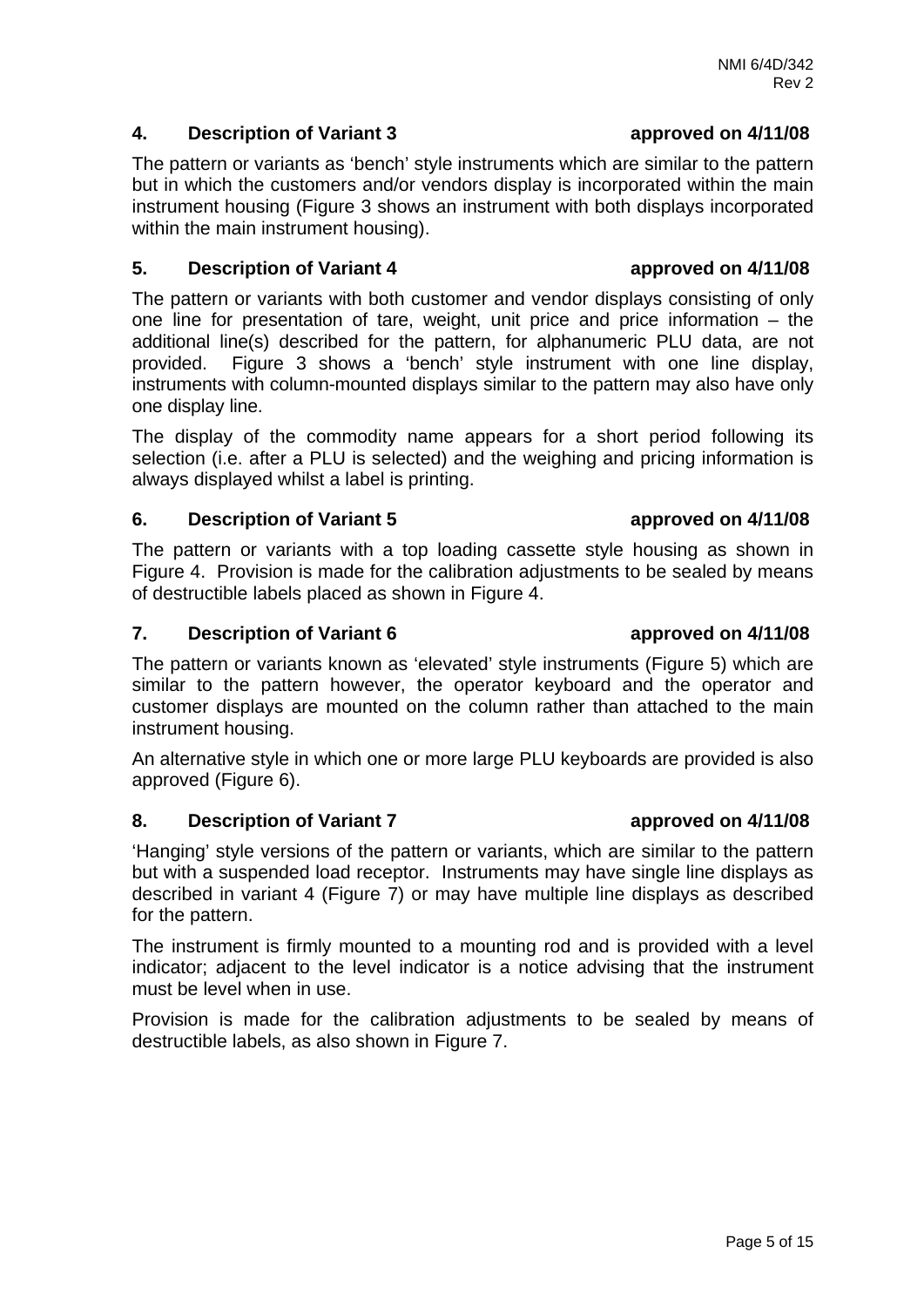instruments carry a notice to this effect; or

(b) Used in a self-service arrangement which provides a product look up keyboard, as well as providing tare, weight, unit price and price displays. A display of tare values (which may be stored against PLU items) is also provided. The model described in variant 6 and shown in Figure 6 is a typical example of such an instrument.

The pattern or variants without a customer display in which case instruments are

(a) NOT FOR TRADING DIRECT WITH THE PUBLIC in which case

Note: It is not required that access to the zero setting facility be available to customers in a self-service arrangement. However access to the zero setting facility shall be available to staff of the particular store, and it is expected that measures will be in place to ensure that the zero condition of the instrument is checked regularly.

### **10. Description of Variant 9 approved on 4/11/08**

either:

The models of the SM-100 series may be connected in a network with compatible approved Teraoka instruments, to share common PLU data, for totalisation across instruments ('floating system'), and to accumulate and retrieve management information.

In addition, the network may be interfaced with a computer for the collection of management data, or the downloading of PLU data.

Note: The weighing and price-computing functions of each weighing instrument in the network are independent, and the removal, repair or replacement of a particular weighing instrument does not necessitate reverification of any other weighing instrument in the network.

# **11. Description of Variant 10 approved on 10/03/11**

The Teraoka SM-5100 (\*) series of class  $\mathbb D$  non-automatic multi-interval selfindicating price-computing weighing instruments (Figures 8 and 9) which have the same features and functions as the SM-100 series (the pattern and variants, except variant 5) but are in different housings.

(\*) The full model number may have a suffix of up to three alpha characters, e.g. the model SM-5100 P (similar to the pattern) and the 'elevated' style may be known as a model SM-5100 EV (Figure 8).

# **12.** Description of Variant 11 **a** approved on 24/10/12

The Teraoka SM-100(1) series which have the same functions as the SM-100 series (the pattern and variants 1 to 9) but have different printed circuit boards.

May also be known as the SM-110 series.

# **13. Description of Variant 12 approved on 24/10/12**

The Teraoka SM-5100(1) series which are similar to the SM-5100 series (variant 10) but have different printed circuit boards.

### **9. Description of Variant 8 approved on 4/11/08**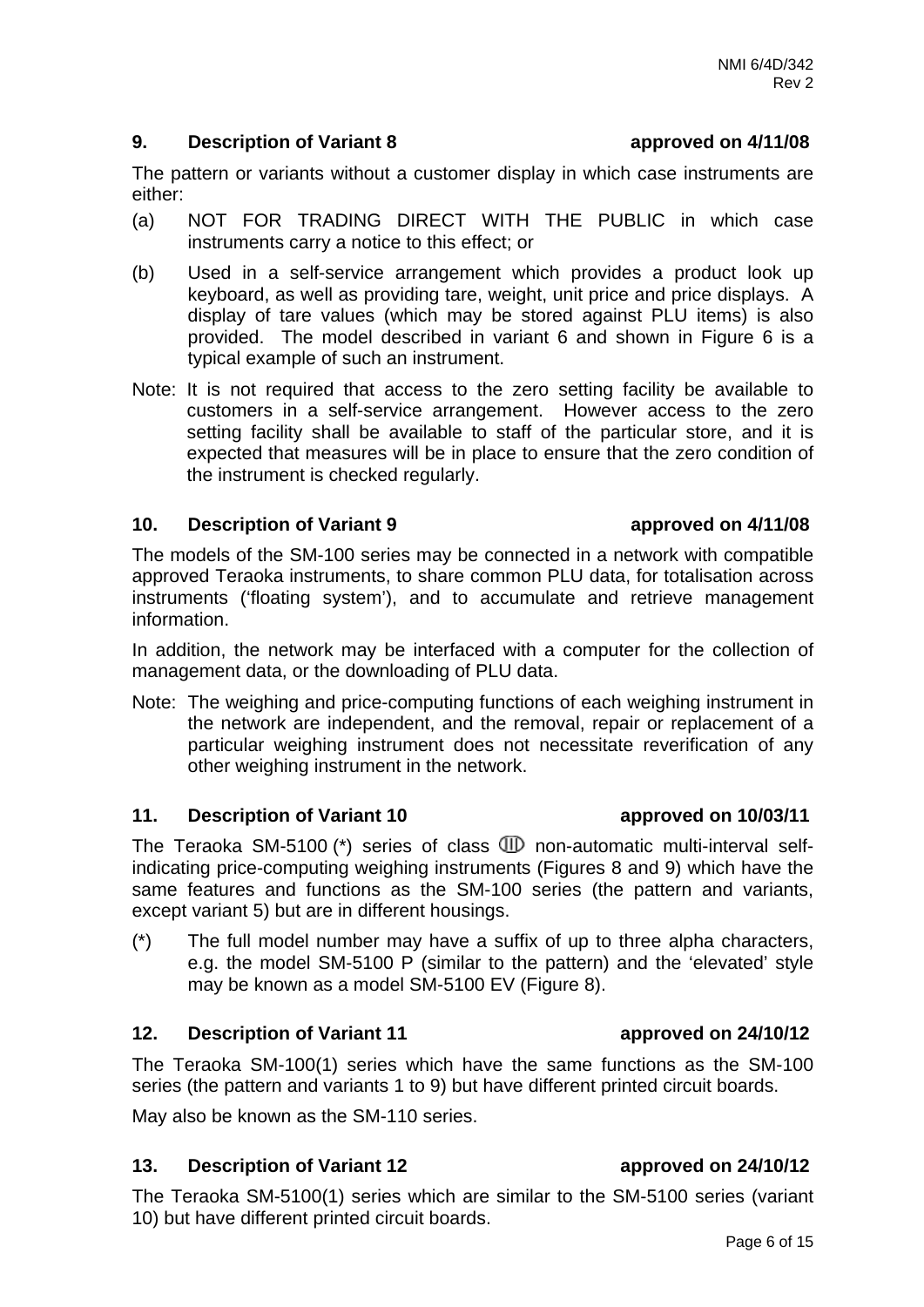# TEST PROCEDURE No 6/4D/342

Instruments shall be tested in accordance with any relevant tests specified in the National Instrument Test Procedures.

The instrument shall not be adjusted to anything other than as close as practical to zero error, even when these values are within the maximum permissible errors.

### **Maximum Permissible Errors**

The maximum permissible errors are specified in Schedule 1 of the *National Trade Measurement Regulations 2009*.

For multi-interval instruments with verification scale intervals of  $e_1$ ,  $e_2$  ..., apply  $e_1$ for zero adjustment, and maximum permissible errors apply  $e_1$ ,  $e_2$  ..., as applicable for the load.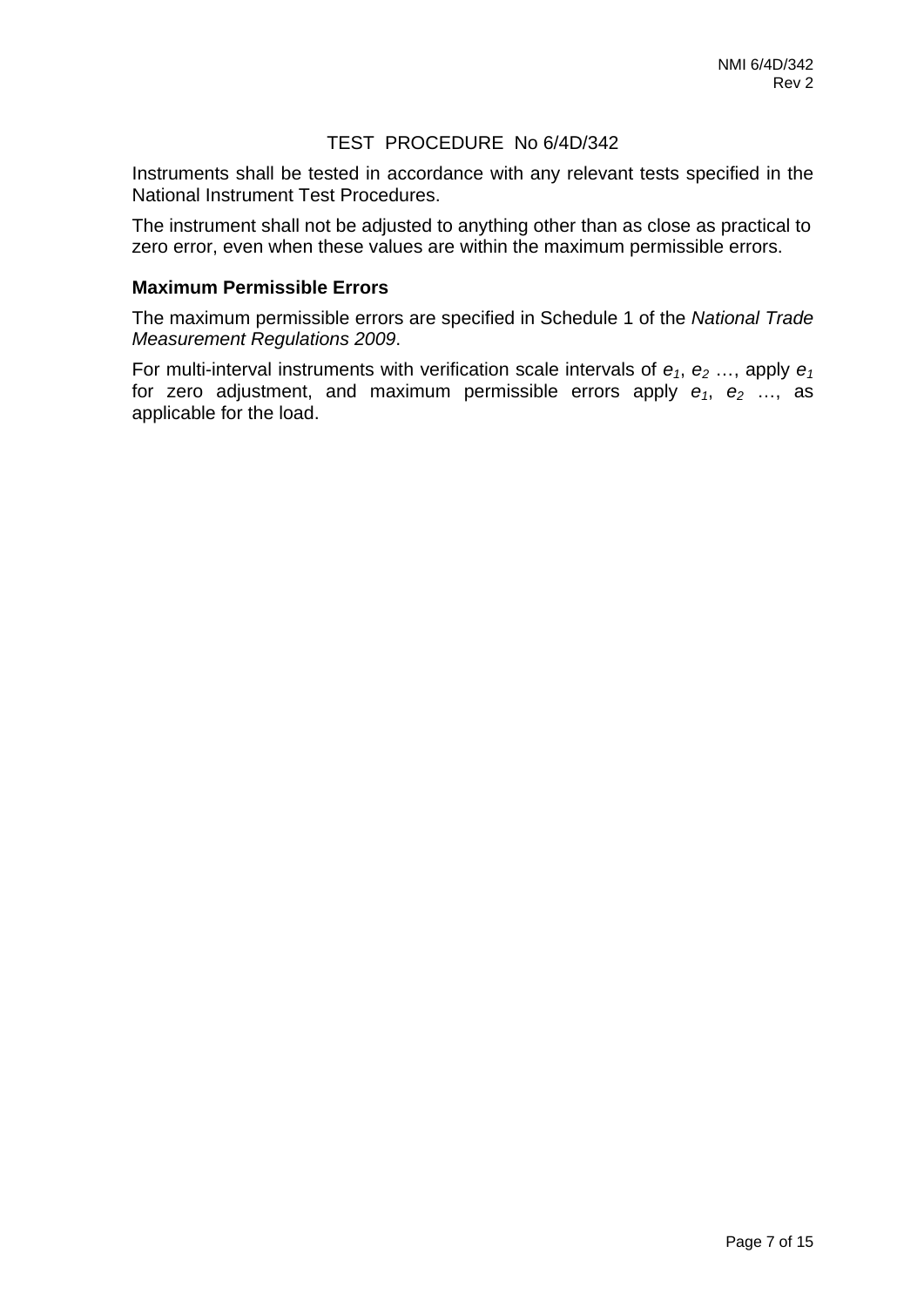

Teraoka Model SM-100 Weighing Instrument with column mounted, two-line display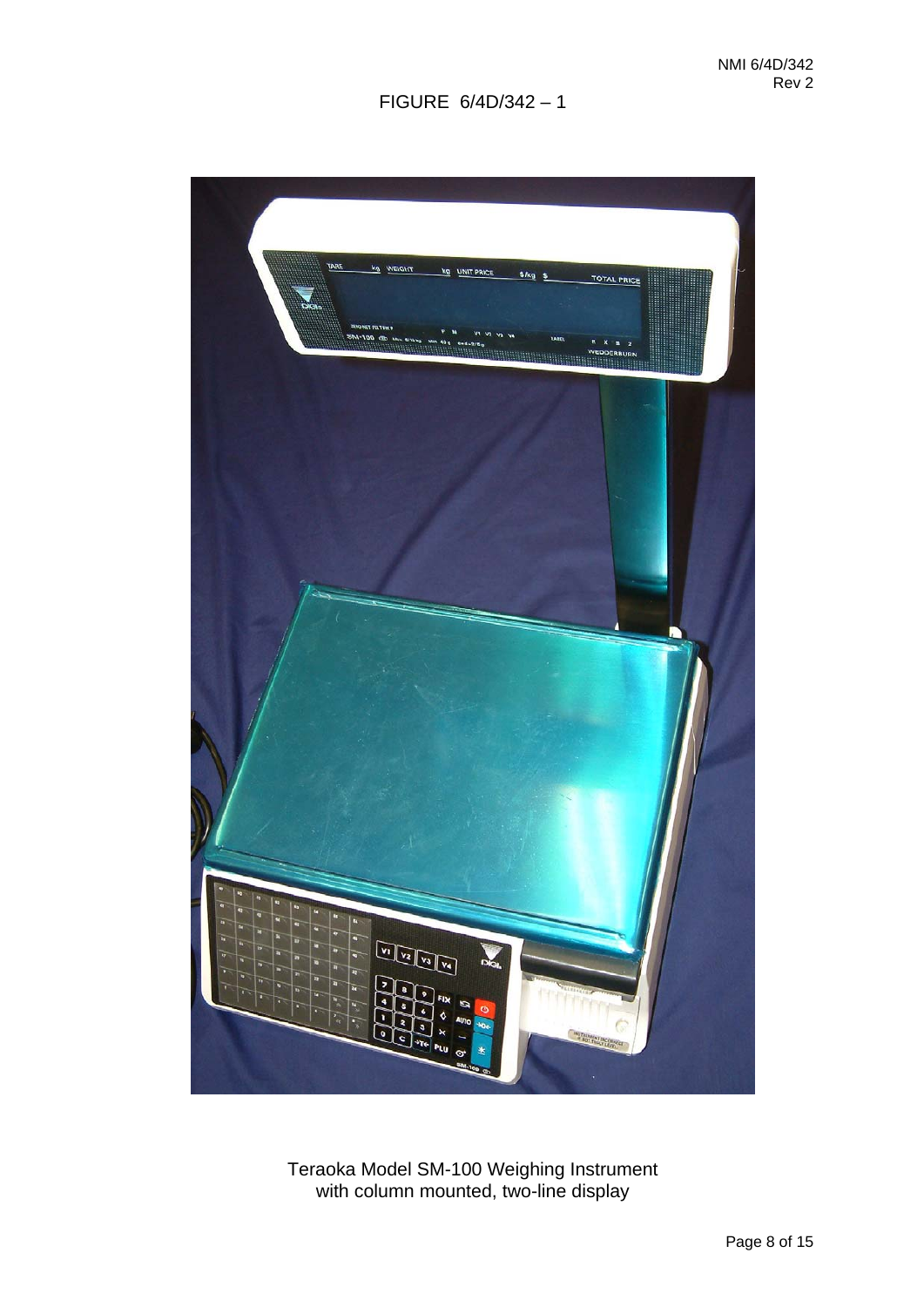

Typical Sealing Arrangements Teraoka Model SM-100

FIGURE 6/4D/342 – 3

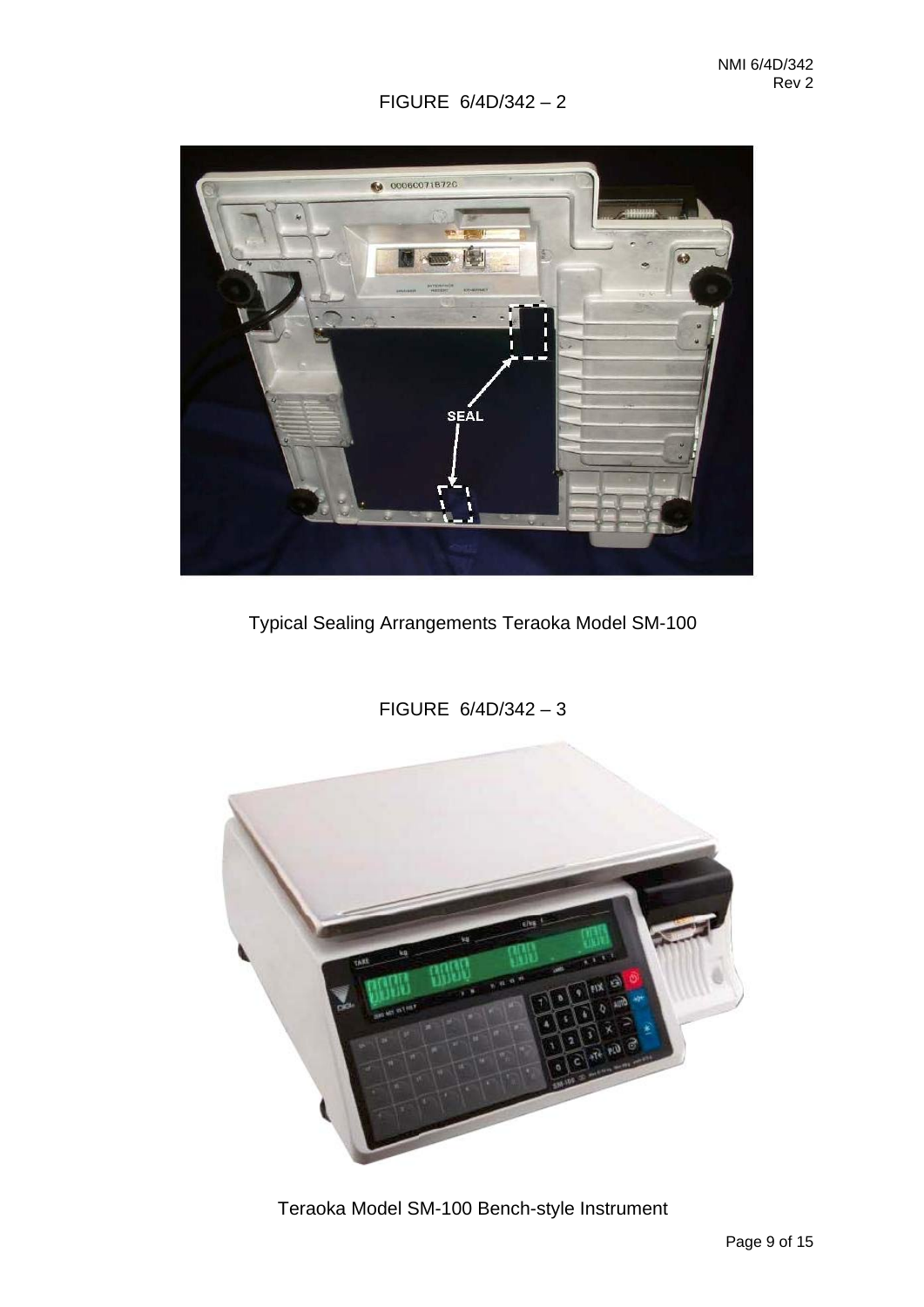

Teraoka Model SM-100 Top-loading Cassette Style Instrument – Variant 5 (Including Typical Sealing Arrangements)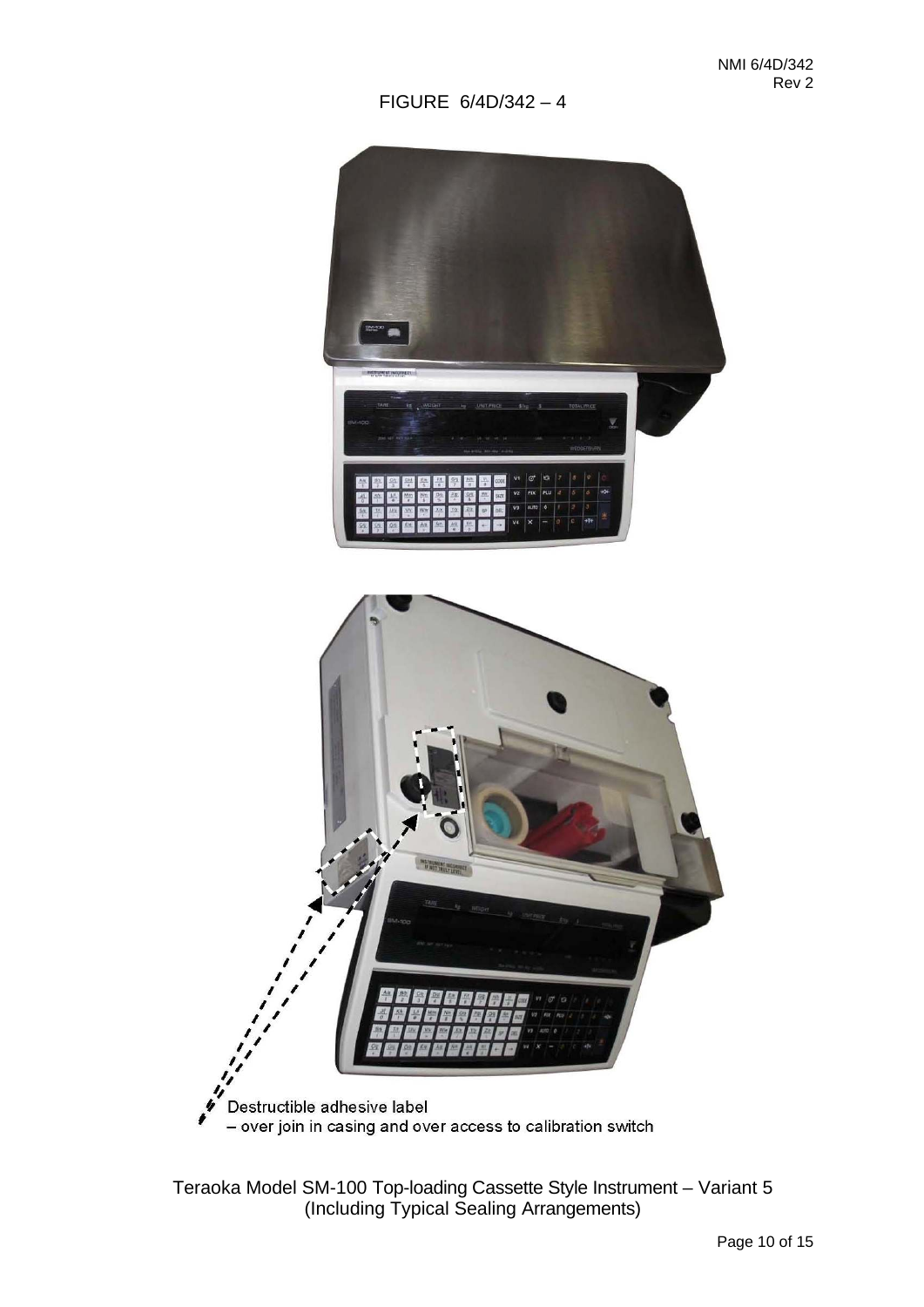

Teraoka SM-100 Elevated-style Instrument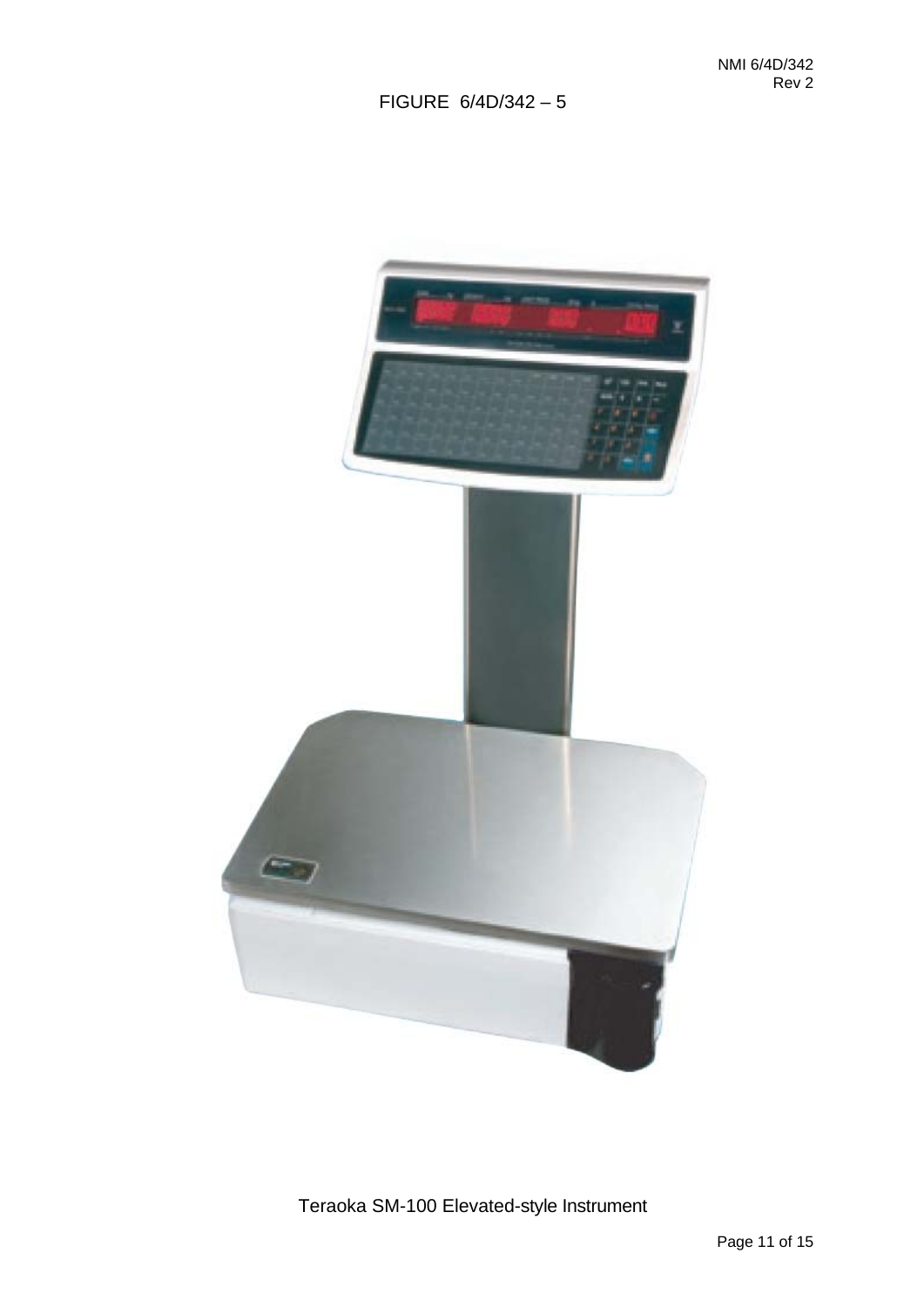

Teraoka SM-100 Instrument with two PLU keyboards (typical self-service model)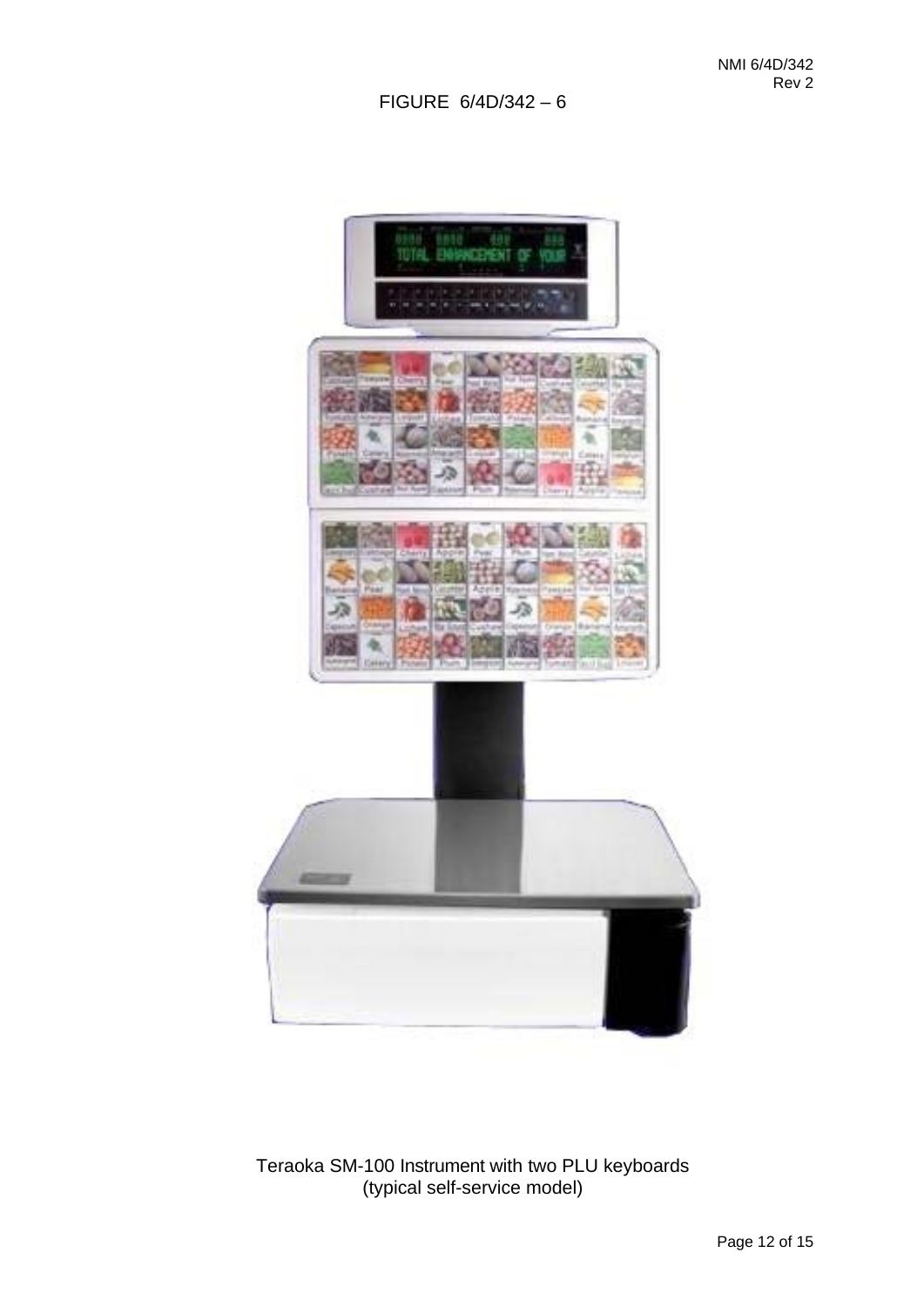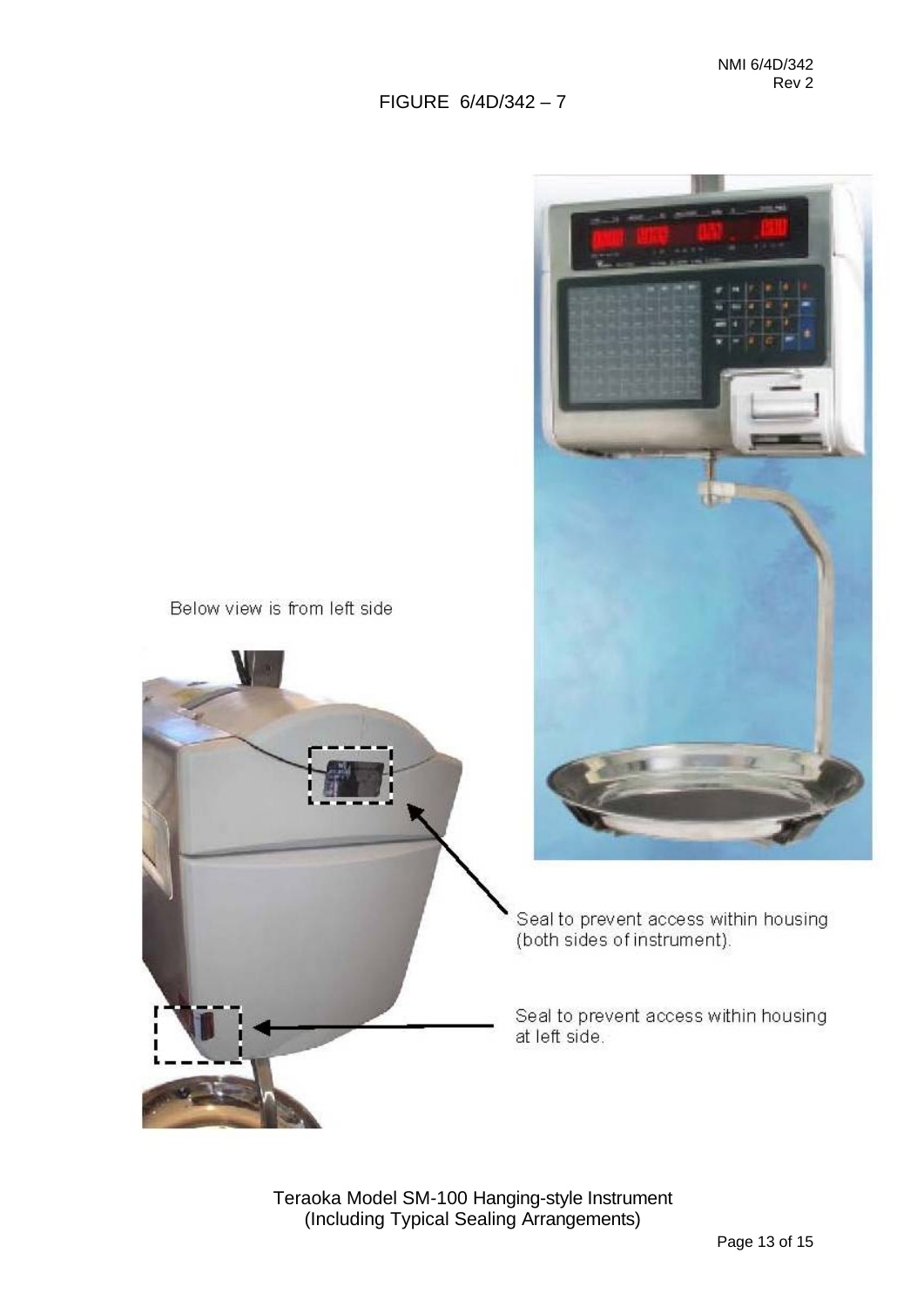

SM-5100B operator view



SM-5100B with label cassette open



SM-5100P customer side



SM-5100EV customer side



SM-5100P operator side



SM-5100EV operator side